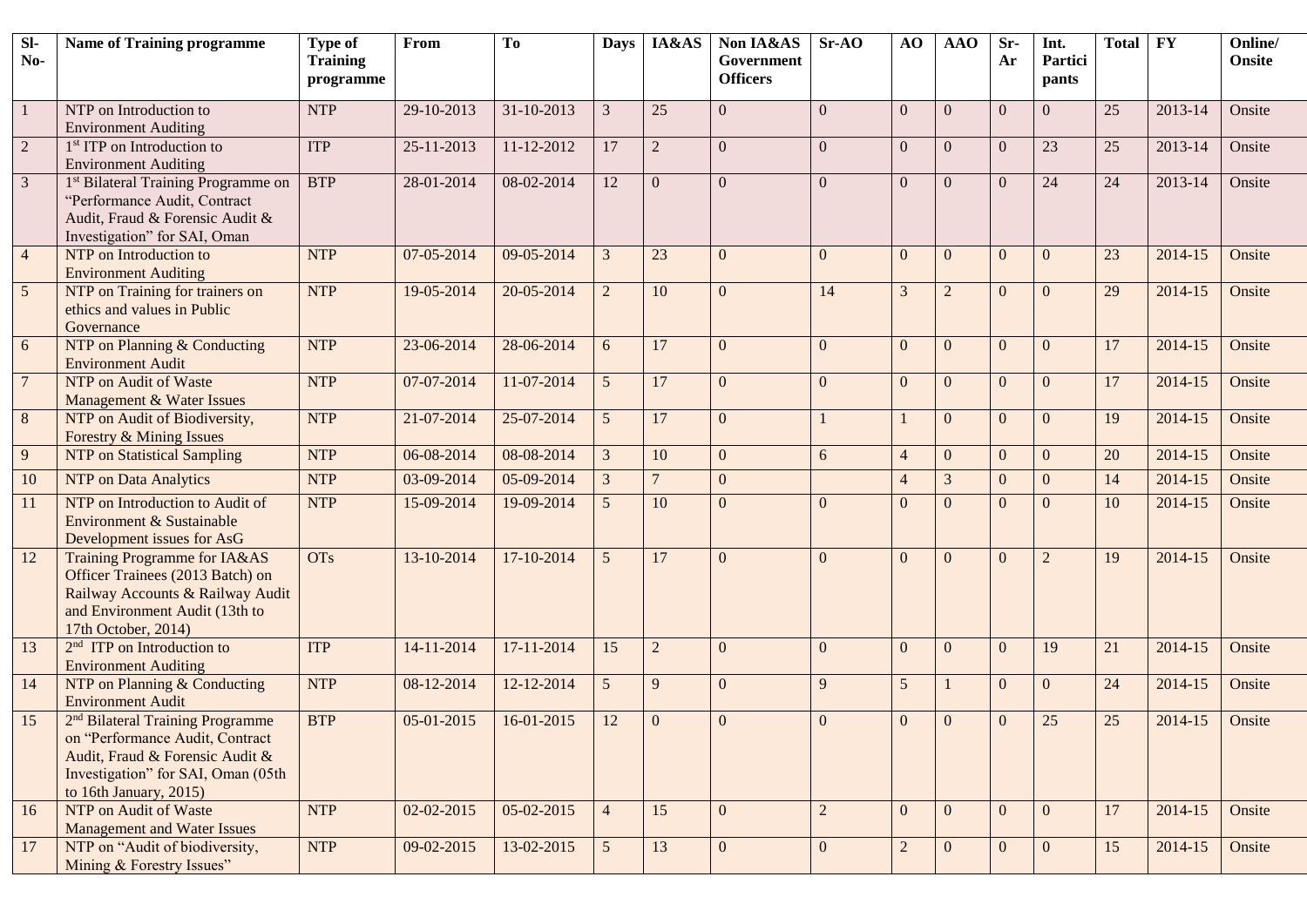| 18     | NTP on "Audit of Sustainable<br>development and Climate Change<br>Issues"                                                             | <b>NTP</b>      | 23-02-2015   | 26-02-2015 | $\overline{\mathcal{A}}$ | 9              | $\Omega$       |                | 5              | $\mathbf{0}$     | $\Omega$ | $\Omega$       | 21 | 2014-15 | Onsite |
|--------|---------------------------------------------------------------------------------------------------------------------------------------|-----------------|--------------|------------|--------------------------|----------------|----------------|----------------|----------------|------------------|----------|----------------|----|---------|--------|
| 19     | NTP on "Environment Audit of<br><b>Infrastructure Projects"</b>                                                                       | <b>NTP</b>      | 09-03-2015   | 13-03-2015 | 5 <sup>5</sup>           | 9              | $\overline{0}$ | 8              | 3              | $\overline{0}$   | $\Omega$ | $\theta$       | 20 | 2014-15 | Onsite |
| 20     | NTP on "Audit of Sustainable<br>Development and Climate Change<br>issues"                                                             | <b>NTP</b>      | 23-03-2015   | 26-03-2015 | $\overline{4}$           | 17             | $\Omega$       | $\Omega$       | $\theta$       | $\overline{0}$   | $\Omega$ | $\Omega$       | 17 | 2014-15 | Onsite |
| 21     | NTP on "Introduction to Statistical<br>Sampling"                                                                                      | <b>NTP</b>      | 08-04-2015   | 10-04-2015 | 3                        | 10             | $\Omega$       | 11             | $\overline{2}$ | $\overline{4}$   | $\Omega$ | $\Omega$       | 27 | 2015-16 | Onsite |
| 22     | NTP on "Introduction to Data<br>Analytics"                                                                                            | <b>NTP</b>      | 16-04-2015   | 18-04-2015 | $\mathfrak{Z}$           | 11             | $\Omega$       | 8              | $\overline{4}$ | $\overline{0}$   | $\Omega$ | $\Omega$       | 23 | 2015-16 | Onsite |
| 23     | NTP cum Workshop on<br>"Introduction to Environment Audit<br>with Special Emphasis on Audit of<br>SPCBs"                              | <b>NTP</b>      | 27-04-2015   | 01-05-2015 | $\mathfrak{S}$           | 5              | $\overline{0}$ | $\overline{4}$ | 3              | 8                | $\Omega$ | $\Omega$       | 20 | 2015-16 | Onsite |
| 24     | NTP for Trainers on "Ethics &<br>Values in Public Governance"                                                                         | <b>NTP</b>      | 06-05-2015   | 08-05-2015 | 3                        | 12             | $\Omega$       | $\overline{4}$ |                | $\overline{4}$   | $\Omega$ | $\theta$       | 21 | 2015-16 | Onsite |
| 25     | NTP for Trainers on "Environment<br>Audit"                                                                                            | <b>NTP</b>      | 18-05-2015   | 22-05-2015 | $5\overline{)}$          | 11             | $\overline{0}$ | $\overline{4}$ |                | 3                | $\Omega$ | $\Omega$       | 19 | 2015-16 | Onsite |
| 26     | NTP on "Audit of Emerging<br>Environment issues"                                                                                      | <b>NTP</b>      | 08-06-2015   | 12-06-2015 | $\mathfrak{S}$           | 11             | $\mathbf{0}$   | 16             | 3              | $\boldsymbol{0}$ | $\Omega$ | $\theta$       | 30 | 2015-16 | Onsite |
| $27\,$ | NTP on "Audit of Biodiversity &<br>Forestry issues"                                                                                   | <b>NTP</b>      | 29-06-2015   | 03-07-2015 | $\mathfrak{S}$           | 11             | $\overline{0}$ | 9              | 3              | $\boldsymbol{0}$ | $\Omega$ | $\overline{0}$ | 23 | 2015-16 | Onsite |
| 28     | NTP on "Audit of Waste<br>Management & Water issues"                                                                                  | <b>NTP</b>      | 06-07-2015   | 10-07-2015 | 5                        | 11             | $\mathbf{0}$   | 9              | $\mathbf{2}$   | $\sqrt{2}$       | $\theta$ | $\overline{0}$ | 24 | 2015-16 | Onsite |
| 29     | NTP on "Environment impact and<br>its Management by Hydro CPSEs<br>in Hydro power plants"                                             | <b>NTP</b>      | 20-07-2015   | 24-07-2015 | 5                        | $\overline{2}$ | $\mathbf{0}$   | 3              |                | $\overline{7}$   | $\Omega$ | $\Omega$       | 13 | 2015-16 | Onsite |
| 30     | UN Audit Training Programme                                                                                                           | <b>UN Audit</b> | 20-07-2015   | 24-07-2015 | 5                        | 16             | $\mathbf{0}$   | 6              | 6              | 14               | $\Omega$ | $\Omega$       | 42 | 2015-16 | Onsite |
| 31     | UN Audit Training Programme                                                                                                           | <b>UN</b> Audit | $27-07-2015$ | 31-07-2015 | $\mathfrak{S}$           | 28             | $\overline{0}$ | $\overline{7}$ | 5              | $8\,$            | $\Omega$ | $\overline{0}$ | 48 | 2015-16 | Onsite |
| 32     | NTP on "Introduction to<br>Environment Audit & Sustainable<br>Development"                                                            | <b>NTP</b>      | 03-08-2015   | 07-08-2015 | 5                        | 10             | $\overline{0}$ | 12             | $\overline{0}$ | $\overline{0}$   | $\Omega$ | $\Omega$       | 22 | 2015-16 | Onsite |
| 33     | Bilateral Training Programme for<br>SAI, Oman Officers on<br>"Performance Audit including<br>Environment and CAATs"                   | <b>BTP</b>      | 10-08-2015   | 21-08-2015 | 12                       | $\Omega$       | $\Omega$       | $\Omega$       | $\Omega$       | $\mathbf{0}$     | $\Omega$ | 23             | 23 | 2015-16 | Onsite |
| 34     | NTP on "Environment Audit of<br>Infrastructure Projects"                                                                              | <b>NTP</b>      | 17-08-2015   | 21-08-2015 | 5 <sup>5</sup>           | 12             | $\theta$       | 10             | $\overline{4}$ | $\overline{0}$   | $\Omega$ | $\theta$       | 26 | 2015-16 | Onsite |
| 35     | NTP on "Audit of Emerging"<br>Environment issues"                                                                                     | <b>NTP</b>      | 07-09-2015   | 11-09-2015 | 5 <sup>5</sup>           | 12             | $\overline{0}$ | $\overline{7}$ | $\overline{2}$ | $\overline{2}$   | $\theta$ | $\overline{0}$ | 23 | 2015-16 | Onsite |
| 36     | Training Programme on<br>Environment Audit for IA&AS -<br>Officer Trainees (2014 Batch)(21st<br>September to 24th September,<br>2015) | <b>OTs</b>      | 21-09-2015   | 24-09-2015 | $\overline{4}$           | 23             | $\overline{0}$ | $\Omega$       | $\mathbf{0}$   | $\overline{0}$   | $\theta$ | $\overline{2}$ | 25 | 2015-16 | Onsite |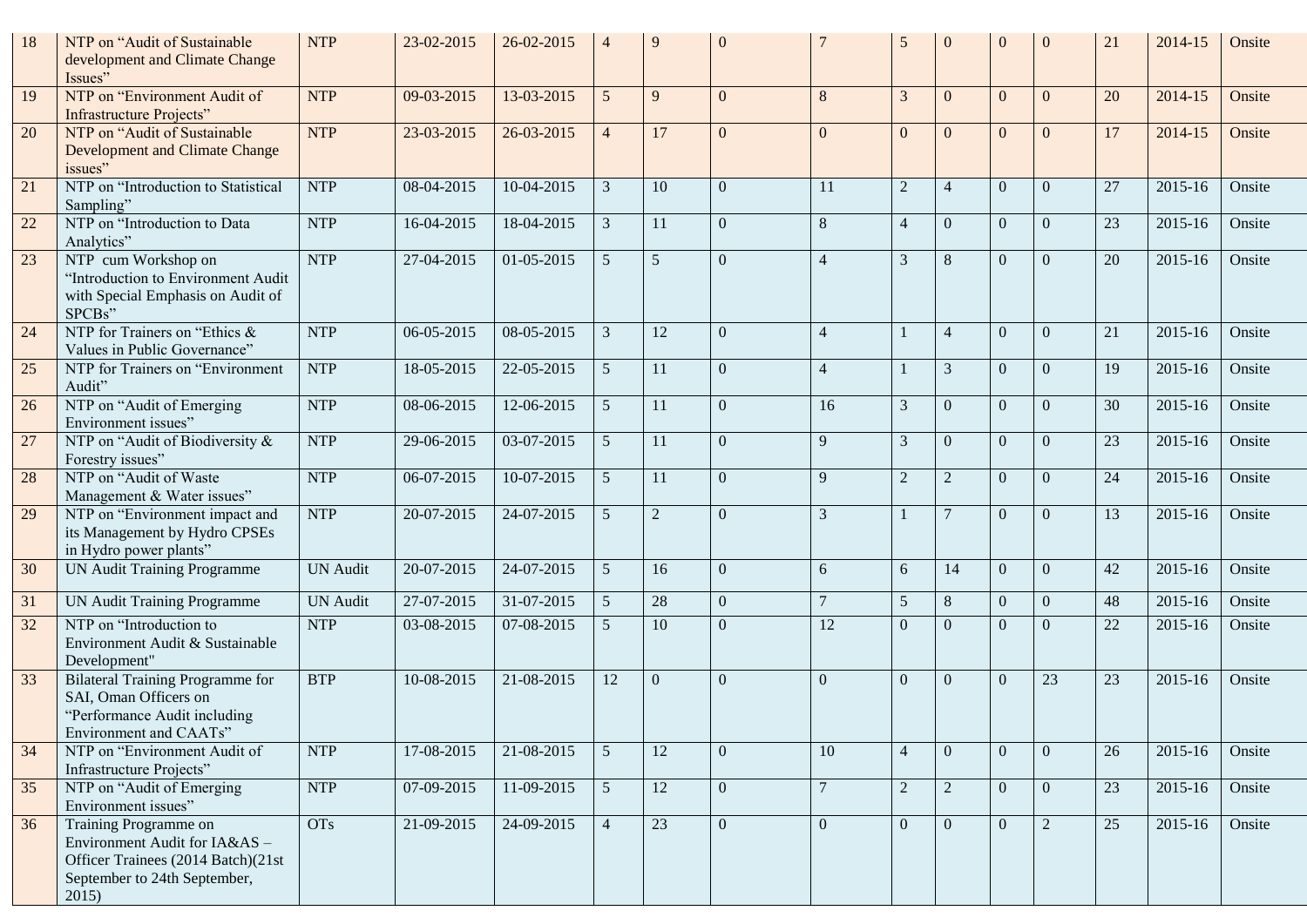| 37     | 3 <sup>rd</sup> ITP on Introduction to<br><b>Environmental Auditing</b>                                                       | <b>ITP</b>           | 16-11-2015 | 30-11-2015 | 15              | $\overline{2}$  | $\overline{0}$   | $\overline{0}$ | $\overline{0}$ | $\mathbf{0}$   | $\theta$       | 20             | 22 | 2015-16 | Onsite |
|--------|-------------------------------------------------------------------------------------------------------------------------------|----------------------|------------|------------|-----------------|-----------------|------------------|----------------|----------------|----------------|----------------|----------------|----|---------|--------|
| 38     | <b>Bilateral Training Program on</b><br>Environmental Auditing for SAI,<br>Bangladesh                                         | <b>BTP</b>           | 02-12-2015 | 21-12-2015 | 20              | $\overline{0}$  | $\overline{0}$   | $\Omega$       | $\overline{0}$ | $\overline{0}$ | $\Omega$       | 20             | 20 | 2015-16 | Onsite |
| 39     | NTP on Audit of Waste<br>Management and Water issues                                                                          | <b>NTP</b>           | 14-12-2015 | 18-12-2015 | 5               | 9               | $\overline{0}$   | 15             | 3              |                | $\Omega$       | $\theta$       | 28 | 2015-16 | Onsite |
| 40     | NTP on Audit of Biodiversity,<br>Mining and Forestry issues                                                                   | <b>NTP</b>           | 18-01-2016 | 22-01-2016 | 5               | 11              | $\overline{0}$   | 10             | 3              | $\overline{0}$ | $\Omega$       | $\overline{0}$ | 24 | 2015-16 | Onsite |
| 41     | NTP on Audit of Infrastructure<br>Projects                                                                                    | <b>NTP</b>           | 22-02-2016 | 26-02-2016 | $5\overline{)}$ | 11              | $\overline{0}$   | $\overline{7}$ | $\overline{7}$ | $\overline{4}$ | $\theta$       | $\overline{0}$ | 29 | 2015-16 | Onsite |
| 42     | NTP on Introduction to<br>Environment Audit & Sustainable<br>Development                                                      | <b>NTP</b>           | 16-03-2016 | 18-03-2016 | $\mathfrak{Z}$  | 11              | $\Omega$         | $\Omega$       | $\mathbf{0}$   | $\overline{0}$ | $\Omega$       | $\mathbf{0}$   | 11 | 2015-16 | Onsite |
| 43     | Workshop: Mid – term review for<br>the PA on "Environmental<br><b>Clearance and Post Clearance</b><br>Monitoring"             | National<br>Workshop | 02-04-2016 |            |                 | 16              | $\Omega$         | 10             | 3              | 5              |                | $\Omega$       | 35 | 2016-17 | Onsite |
| 44     | NTP on Introduction to Statistical<br>Sampling                                                                                | <b>NTP</b>           | 18-04-2016 | 20-04-2016 | 3               | 10              | $\overline{0}$   | $\overline{4}$ | 6              | 5              | $\theta$       | $\mathbf{0}$   | 25 | 2016-17 | Onsite |
| $45\,$ | NTP on Flood Management                                                                                                       | <b>NTP</b>           | 25-04-2016 | 29-04-2016 | $5\overline{)}$ | $5\overline{)}$ | $\overline{0}$   | 8              | $\mathfrak{Z}$ | 12             | $\overline{0}$ | $\overline{0}$ | 28 | 2016-17 | Onsite |
| 46     | NTP on Environment Management<br>in Indian Railways                                                                           | <b>NTP</b>           | 02-05-2016 | 06-05-2016 | $\mathfrak{H}$  | 8               | $\Omega$         |                | 5              | 12             | $\Omega$       | $\Omega$       | 32 | 2016-17 | Onsite |
| 47     | NTP on Audit of Waste and Water<br>issues                                                                                     | <b>NTP</b>           | 09-05-2016 | 13-05-2016 | $5\overline{)}$ | 8               | $\overline{0}$   | $\overline{7}$ | $\overline{4}$ | 5              | $\Omega$       | $\Omega$       | 24 | 2016-17 | Onsite |
| 48     | NTP on Audit of Coastal<br>Ecosystems, Wetlands and CRZ                                                                       | <b>NTP</b>           | 16-05-2016 | 20-05-2016 | $5\overline{)}$ | 6               | $\Omega$         | 10             | $\overline{4}$ | $\overline{2}$ | $\Omega$       | $\Omega$       | 22 | 2016-17 | Onsite |
| 49     | Regional Workshop on All India<br>Performance Audit on "NRHM"<br>and "RTE"                                                    | National<br>Workshop | 30-05-2016 | 31-05-2016 | $\overline{2}$  | 26              | $\Omega$         | 19             | $\overline{7}$ | 3              |                | $\Omega$       | 56 | 2016-17 | Onsite |
| 50     | Foundation Day of iCED (01-Jun-<br>16)                                                                                        | National<br>Workshop | 01-06-2016 |            |                 | 9               | $\overline{0}$   |                |                |                |                | $\Omega$       | 9  | 2016-17 | Onsite |
| 51     | NTP on Audit of Bio-Diversity,<br>wild-Life and Forestry Issues                                                               | <b>NTP</b>           | 06-06-2016 | 10-06-2016 | 5               | 5               | $\overline{0}$   | 8              |                | 6              | $\Omega$       | $\overline{0}$ | 20 | 2016-17 | Onsite |
| 52     | NTP on Audit of Mining and Other<br><b>Extractive Industries</b>                                                              | <b>NTP</b>           | 27-06-2016 | 01-07-2016 | $\mathfrak{S}$  | 8               | $\overline{0}$   | $\overline{4}$ |                | 9              | $\Omega$       | $\overline{0}$ | 22 | 2016-17 | Onsite |
| 53     | NTP on Training for Trainers on<br><b>Environment Audit</b>                                                                   | <b>NTP</b>           | 11-07-2016 | 15-07-2016 | 5               | $\overline{7}$  | $\Omega$         | 15             |                |                | $\Omega$       | $\Omega$       | 24 | 2016-17 | Onsite |
| 54     | NTP on Introduction to<br><b>Environment Audit and Sustainable</b><br>Development Issues for AsG                              | <b>NTP</b>           | 25-07-2016 | 29-07-2016 | $5\overline{)}$ | 10              | $\overline{0}$   | $\Omega$       | $\theta$       | $\mathbf{0}$   | $\Omega$       | $\theta$       | 10 | 2016-17 | Onsite |
| 55     | NTP on Audit of Infrastructure<br>Projects- Concepts of Social Costs,<br>Environmental Impacts and<br>Sustainable Development | <b>NTP</b>           | 01-08-2016 | 05-08-2016 | 5 <sup>5</sup>  | 8               | $\overline{0}$   |                | $\overline{5}$ | $\overline{4}$ | $\Omega$       | $\theta$       | 24 | 2016-17 | Onsite |
| 56     | Training Programme on UMOJA<br>ERP in connection with UN Audit                                                                | <b>UN Audit</b>      | 01-08-2016 | 05-08-2016 | $5\overline{)}$ | 20              | $\boldsymbol{0}$ | 6              | $\overline{4}$ | 16             | $\Omega$       | $\mathbf{0}$   | 46 | 2016-17 | Onsite |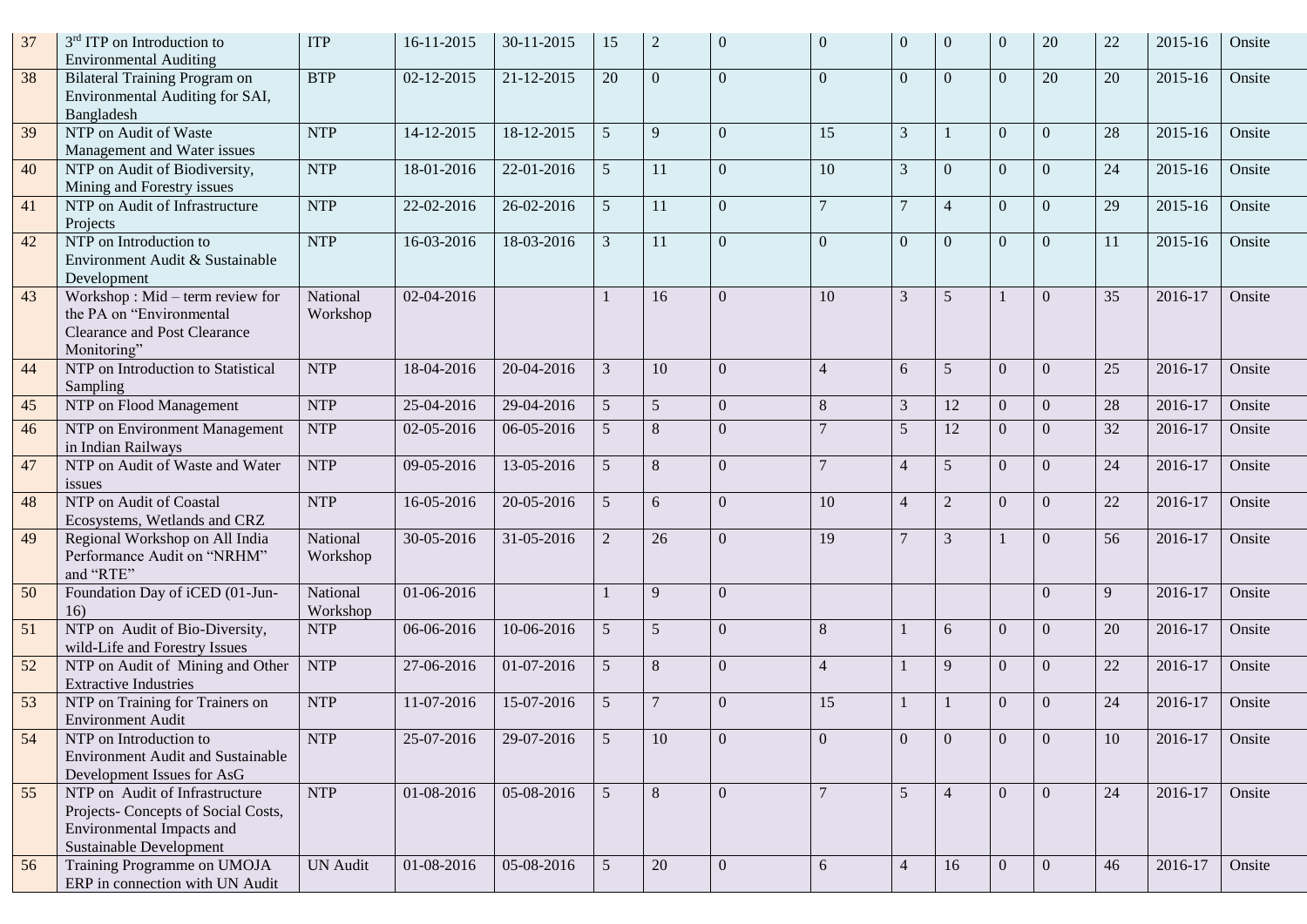| 57 | Training Programme on "Remote<br>Access Audit in connection with<br>UN Audit"                                                   | Remote<br>Access          | 08-08-2016   | 12-08-2016 | 5               | 12             | $\Omega$       | 5               |                | 13             |          |                | 30 | 2016-17 | Onsite |
|----|---------------------------------------------------------------------------------------------------------------------------------|---------------------------|--------------|------------|-----------------|----------------|----------------|-----------------|----------------|----------------|----------|----------------|----|---------|--------|
| 58 | NTP on Data Analytics                                                                                                           | <b>NTP</b>                | 29-08-2016   | 02-09-2016 | 5               | 9              | $\Omega$       | 3               | $\overline{4}$ | 15             | $\Omega$ | $\Omega$       | 31 | 2016-17 | Onsite |
| 59 | NTP on Audit of Water and Waste<br><b>Issues</b>                                                                                | <b>NTP</b>                | 19-09-2016   | 23-09-2016 | 5               |                | $\overline{0}$ | $\overline{4}$  | 6              | 6              | $\Omega$ | $\Omega$       | 23 | 2016-17 | Onsite |
| 60 | <b>UN Audit Training Programme</b>                                                                                              | <b>UN</b> Audit           | 19-09-2016   | 23-09-2016 | 5 <sup>5</sup>  | 20             | $\overline{0}$ | $5\overline{)}$ | $\overline{2}$ | 16             | $\Omega$ | $\Omega$       | 43 | 2016-17 | Onsite |
| 61 | NTP on Audit of Environmental<br>Regulatory Authorities and bodies<br>in the states                                             | <b>NTP</b>                | 26-09-2016   | 30-09-2019 | 5               | 5              | $\overline{0}$ | 5               | $\overline{c}$ | $\sqrt{2}$     | $\Omega$ | $\Omega$       | 14 | 2016-17 | Onsite |
| 62 | NTP on "Audit of Pollution, Energy<br>and Transport Issues"                                                                     | <b>NTP</b>                | 03-10-2016   | 07-10-2016 | 5               | 8              | $\overline{0}$ | 10              |                | $\overline{7}$ | $\Omega$ | $\Omega$       | 26 | 2016-17 | Onsite |
| 63 | International Seminar and<br>Workshop 6th Seminar and 5th<br>Working meeting of ASOSAI<br><b>WGEA</b>                           | International<br>Workshop | 17-10-2016   | 19-10-2016 | 3               | $\overline{2}$ | $\overline{0}$ | $\overline{0}$  | $\overline{0}$ | $\overline{0}$ | $\Omega$ | 48             | 50 | 2016-17 | Onsite |
| 64 | Training Programme for OTs -<br>2015 Batch'Introduction to<br>Environment Auditing' (7th<br>November to 11th November,<br>2016) | <b>OTs</b>                | 07-11-2016   | 11-11-2016 | 5               | 17             | $\mathbf{0}$   | $\Omega$        | $\mathbf{0}$   | $\overline{0}$ | $\Omega$ |                | 18 | 2016-17 | Onsite |
| 65 | <b>BTP</b> on Audit from Gender<br>Perspective for SAI, Bhutan                                                                  | <b>BTP</b>                | 07-11-2016   | 18-11-2016 | 12              | $\overline{0}$ | $\mathbf{0}$   | $\overline{0}$  | $\mathbf{0}$   | $\overline{0}$ | $\Omega$ | 10             | 10 | 2016-17 | Onsite |
| 66 | 4 <sup>th</sup> ITP on Introduction to<br><b>Environment Auditing</b>                                                           | <b>ITP</b>                | 21-11-2016   | 05-12-2016 | 15              | $\overline{2}$ | $\mathbf{0}$   | $\Omega$        | $\overline{0}$ | $\overline{0}$ | $\Omega$ | 13             | 15 | 2016-17 | Onsite |
| 67 | NTP on "Training on Service<br>Tax/GST & Environment Audit                                                                      | <b>NTP</b>                | 12-12-2016   | 16-12-2016 | 5               | $\overline{4}$ | $\mathbf{0}$   | $\overline{2}$  |                | 15             | $\Omega$ | $\Omega$       | 22 | 2016-17 | Onsite |
| 68 | BTP on Performance Audit for SAI,<br>Afghanistan                                                                                | <b>BTP</b>                | 19-12-2016   | 30-12-2016 | 12              | $\mathbf{0}$   | $\overline{0}$ | $\Omega$        | $\mathbf{0}$   | $\overline{0}$ | $\Omega$ | 19             | 19 | 2016-17 | Onsite |
| 69 | BTP on Audit of State owned<br>Enterprises for SAI, Afghanistan                                                                 | <b>BTP</b>                | 19-12-2016   | 30-12-2016 | 12              | $\Omega$       | $\Omega$       | $\Omega$        | $\mathbf{0}$   | $\overline{0}$ | $\Omega$ | 20             | 20 | 2016-17 | Onsite |
| 70 | NTP on Environment Management<br>in Government Establishments and<br><b>IAAD</b>                                                | <b>NTP</b>                | 16-01-2017   | 20-01-2017 | $5\overline{)}$ | 12             | $\overline{0}$ | $\overline{4}$  | 3              | 11             | $\Omega$ | $\Omega$       | 30 | 2016-17 | Onsite |
| 71 | NTP on Industrial Pollution                                                                                                     | <b>NTP</b>                | 30-01-2017   | 03-02-2017 | 5               | $\overline{7}$ | $\Omega$       | 10              | $\overline{2}$ | 6              | $\Omega$ | $\mathbf{0}$   | 25 | 2016-17 | Onsite |
| 72 | NTP on Integrated Environment<br>Management of Cities and Audit of<br><b>Urban Planning and Management</b><br>Practices         | <b>NTP</b>                | 06-02-2017   | 10-02-2017 | 5               | 8              | $\Omega$       | 11              | 3              | 5              | $\Omega$ | $\Omega$       | 27 | 2016-17 | Onsite |
| 73 | NTP on Environmental Audit of<br>Initiatives for Clean Ganga                                                                    | <b>NTP</b>                | 27-02-2017   | 03-03-2017 | 5 <sup>5</sup>  | $8\phantom{.}$ | $\overline{0}$ | 5 <sup>5</sup>  | 3              | 8              | $\Omega$ | $\overline{0}$ | 24 | 2016-17 | Onsite |
| 74 | NTP on Introduction to<br>Environmental Audit, Sustainable<br>Development and Emerging<br><b>Environmental Issues</b>           | <b>NTP</b>                | $06-03-2017$ | 10-03-2017 | 5 <sup>5</sup>  | 8              | $\Omega$       | 6               | 3              | $\overline{7}$ | $\Omega$ | $\Omega$       | 24 | 2016-17 | Onsite |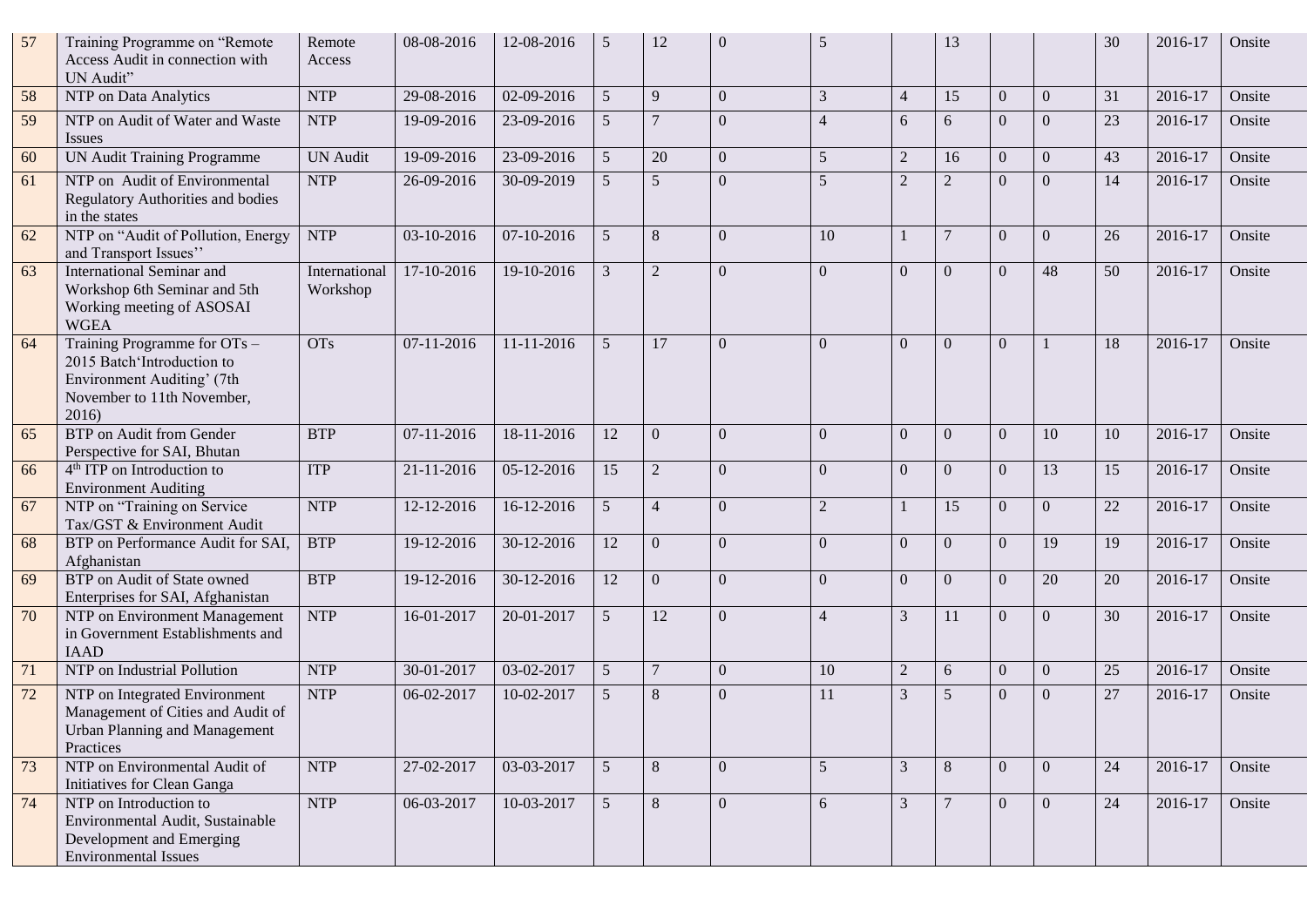| 75 | NTP on Audit of Infrastructure<br>Projects Concepts of Social Cost,<br>Environmental Impacts and<br><b>Sustainable Development</b> | <b>NTP</b>           | 27-03-2017 | 31-03-2017 | 5              | 8              | $\Omega$       | 12              |                |                 |              | $\Omega$       | 25           | 2016-17 | Onsite |
|----|------------------------------------------------------------------------------------------------------------------------------------|----------------------|------------|------------|----------------|----------------|----------------|-----------------|----------------|-----------------|--------------|----------------|--------------|---------|--------|
| 76 | <b>UN Remote Access Audit</b>                                                                                                      | Remote<br>Access     | 03-04-2017 | 07-04-2017 | 5              | 5              | $\mathbf{0}$   |                 | $\Omega$       | 3               | $\theta$     | $\Omega$       | $\mathbf{Q}$ | 2017-18 | Onsite |
| 77 | NTP on Audit of Bio-diversity,<br>Wild-life and Forestry Issues                                                                    | <b>NTP</b>           | 17-04-2017 | 21-04-2017 | 5              | 8              | $\mathbf{0}$   | 6               | 6              | 20              | $\Omega$     | $\overline{0}$ | 40           | 2017-18 | Onsite |
| 78 | Workshop on Audit of National<br>Mission for Clean Ganga 24th -25th<br>April, 2017                                                 | National<br>Workshop | 24-04-2017 | 25-04-2017 | $\overline{2}$ | 8              | $\Omega$       | 3               | $\overline{4}$ | 9               |              | $\Omega$       | 24           | 2017-18 | Onsite |
| 79 | NTP on "Audit of Waste Issues"                                                                                                     | <b>NTP</b>           | 01-05-2017 | 05-05-2017 | 5              | 8              | $\overline{0}$ | $\mathfrak{Z}$  | $\sqrt{2}$     | 11              | $\theta$     | $\overline{0}$ | 24           | 2017-18 | Onsite |
| 80 | Mid-term review Workshop on All<br>- India Performance Audit on<br>NRDWP and PMSSY                                                 | National<br>Workshop | 25-05-2017 | 26-05-2017 | $\overline{2}$ | 33             | $\mathbf{0}$   | 20              | $\overline{2}$ | 6               | $\Omega$     | $\Omega$       | 61           | 2017-18 | Onsite |
| 81 | NTP on "Environmental audit of<br>Mining and Other Extractive<br>Industries"                                                       | <b>NTP</b>           | 29-05-2017 | 02-06-2017 | 5              | 8              | $\Omega$       | 8               | $\overline{2}$ | $\,8\,$         | $\Omega$     | $\Omega$       | 26           | 2017-18 | Onsite |
| 82 | Foundation day 2017                                                                                                                | National<br>Workshop | 01-06-2017 |            |                |                | $\Omega$       |                 |                |                 |              | $\Omega$       | $\theta$     | 2017-18 | Onsite |
| 83 | Mid-term review Workshop on<br>Audit of AIBP and NP                                                                                | National<br>Workshop | 12-06-2017 | 13-06-2017 | $\overline{2}$ | 35             | $\mathbf{0}$   | 20              | $\,8\,$        | 8               | $\Omega$     | $\theta$       | 71           | 2017-18 | Onsite |
| 84 | <b>National Seminar on Assessing</b><br>Preparedness to achieve SDGs                                                               | National<br>Workshop | 24-06-2017 |            |                | 19             | $\Omega$       | $\Omega$        | $\mathbf{0}$   | $\theta$        | $\Omega$     | $\Omega$       | 19           | 2017-18 | Onsite |
| 85 | NTP on "Audit of Water issues"                                                                                                     | <b>NTP</b>           | 03-07-2017 | 07-07-2017 | 5              | 8              | $\overline{0}$ | $7\phantom{.0}$ | $\overline{4}$ | $5\overline{)}$ | $\Omega$     | $\mathbf{0}$   | 24           | 2017-18 | Onsite |
| 86 | NTP on "Audit of Environmental<br><b>Regulatory Authorities and Bodies</b><br>in the States"                                       | <b>NTP</b>           | 10-07-2017 | 14-07-2017 | 5              | $\overline{5}$ | $\Omega$       | 12              | $\overline{2}$ |                 | $\Omega$     | $\theta$       | 20           | 2017-18 | Onsite |
| 87 | UN Audit IT Training programme<br>(Volume I Audit Teams+ UNJSPF<br>+ Anti-Fraud Framework)                                         | <b>UN Audit</b>      | 31-07-2017 | 04-08-2017 | 5              | 12             | $\mathbf{0}$   | $\overline{4}$  | $\overline{7}$ | 10              | $\Omega$     | $\theta$       | 33           | 2017-18 | Onsite |
| 88 | <b>UN Audit General Training</b><br>(UNPKO + Reserve Pool) (02nd<br>August to 04th August, 2017)                                   | <b>UN Audit</b>      | 02-08-2017 | 04-08-2017 | $\overline{3}$ | 22             | $\Omega$       | 6               | 3              | 6               | $\Omega$     | $\Omega$       | 37           | 2017-18 | Onsite |
| 89 | UN Audit IT Training Programme -<br><b>UMOJA</b> (UNPKO + Core Group)                                                              | <b>UN Audit</b>      | 07-08-2017 | 09-08-2017 | 3              | 18             | $\Omega$       | 6               | 5              | 12              |              | $\theta$       | 42           | 2017-18 | Onsite |
| 90 | <b>UN Audit IT Training Programme</b><br>- Excel, Idea and Data Analytics<br>(UNPKO)                                               | <b>UN Audit</b>      | 10-08-2017 | 11-08-2017 | $\overline{2}$ | 18             | $\Omega$       | 6               | 3              | $\overline{4}$  | $\Omega$     | $\Omega$       | 31           | 2017-18 | Onsite |
| 91 | <b>UN Audit IT Training Programme</b><br>- UMOJA Specialised Training<br>(Core Group)                                              | <b>UN Audit</b>      | 10-08-2017 | 11-08-2017 | $\overline{2}$ | $\theta$       | $\overline{0}$ | $\theta$        | $\sqrt{2}$     | 8               |              | $\overline{0}$ | 11           | 2017-18 | Onsite |
| 92 | UN Remote Access Audit"                                                                                                            | Remote<br>Access     | 14-08-2017 | 18-08-2017 | 5 <sup>5</sup> | 17             | $\overline{0}$ | 5 <sup>5</sup>  | $\mathfrak{Z}$ | $5\overline{)}$ | $\Omega$     | $\overline{0}$ | 30           | 2017-18 | Onsite |
| 93 | NTP on Audit of Preparedness for<br>implementation of Sustainable<br>Development Goals (SDGs)                                      | <b>NTP</b>           | 16-08-2017 | 19-08-2017 | $\overline{4}$ | 6              | $\overline{0}$ | 10              | 3              | $\overline{7}$  | $\mathbf{0}$ | $\overline{0}$ | 26           | 2017-18 | Onsite |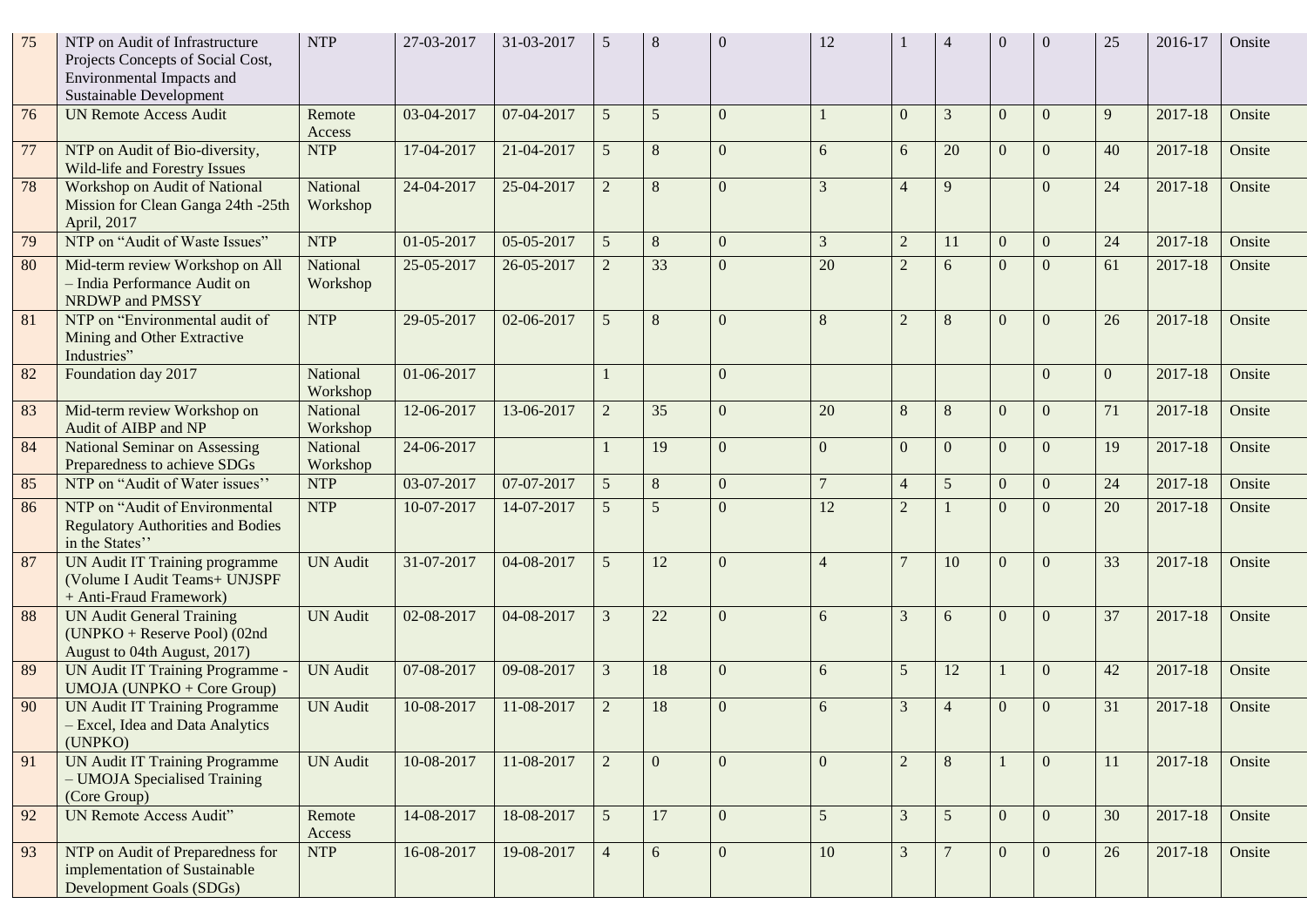| 94  | Mid Term Review PA on Tracks<br>Renewal Works in Indian Railways                                                                 | National<br>Workshop      | 22-08-2017 | 23-08-2017 | $\overline{2}$ | 14             | $\Omega$       | 3              | $\overline{2}$ | 5                |          | $\mathbf{0}$   | 25 | 2017-18     | Onsite |
|-----|----------------------------------------------------------------------------------------------------------------------------------|---------------------------|------------|------------|----------------|----------------|----------------|----------------|----------------|------------------|----------|----------------|----|-------------|--------|
| 95  | NTP on Audit of Industrial<br>Pollution, Energy and Transport<br><i>issues</i>                                                   | <b>NTP</b>                | 28-08-2017 | 01-09-2017 | 5              | $\overline{4}$ | $\Omega$       | 6              | $\mathbf{0}$   | $\tau$           | $\Omega$ | $\Omega$       | 17 | 2017-18     | Onsite |
| 96  | Training Programme for IA&AS<br>Officer Trainees (2016 Batch) on<br>Environment Audit(04th September<br>to 09th September, 2017) | <b>OTs</b>                | 04-09-2017 | 09-09-2017 | 6              | 21             | $\overline{0}$ | $\Omega$       | $\Omega$       | $\overline{0}$   | $\Omega$ | $\overline{2}$ | 23 | 2017-18     | Onsite |
| 97  | <b>BTP</b> on Audit of Construction<br>Activities for SAI, Afghanistan                                                           | <b>BTP</b>                | 18-09-2017 | 29-09-2017 | 12             | $\mathbf{0}$   | $\overline{0}$ | $\Omega$       | $\mathbf{0}$   | $\mathbf{0}$     | $\Omega$ | 16             | 16 | 2017-18     | Onsite |
| 98  | UN Audit Training Programme -<br>SAP, Excel, IDEA, Data Analytics<br>(UNOPS and UNICEF)                                          | <b>UN Audit</b>           | 18-09-2017 | 22-09-2017 | 5              | 23             | $\overline{0}$ | 5              |                | 12               | $\Omega$ | $\mathbf{0}$   | 41 | 2017-18     | Onsite |
| 99  | UN Audit Training Programme -<br>SAP, Excel, IDEA, Data Analytics<br>(UNOPS and UNICEF)                                          | <b>UN Audit</b>           | 25-09-2017 | 29-09-2017 | 5              | $\overline{7}$ | $\Omega$       | $\Omega$       | $\mathbf{0}$   | $\,8\,$          | $\Omega$ | $\Omega$       | 15 | 2017-18     | Onsite |
| 100 | "Remote Access UN Audit" (Vol-<br>$\left( \right)$                                                                               | Remote<br>Access          | 23-10-2017 | 27-10-2017 | 6              | 5              | $\overline{0}$ | $\overline{2}$ |                | $\boldsymbol{0}$ | $\Omega$ | $\overline{0}$ | 8  | 2017-18     | Onsite |
| 101 | NTP: Audit of preparedness for<br>implementation of SDGs                                                                         | <b>NTP</b>                | 06-11-2017 | 10-11-2017 | 5              | $8\phantom{.}$ | $\overline{0}$ | 5              | 3              | $\,8\,$          | $\theta$ | $\overline{0}$ | 24 | 2017-18     | Onsite |
| 102 | NTP: Audit of initiatives for<br><b>Sustainable Cities and</b><br>Communities                                                    | <b>NTP</b>                | 13-11-2017 | 17-11-2017 | 5              | 8              | $\overline{0}$ | 3              | $\overline{7}$ | $\overline{4}$   | $\Omega$ | $\mathbf{0}$   | 22 | 2017-18     | Onsite |
| 103 | 5 <sup>th</sup> ITP on Introduction to<br><b>Environment Auditing</b>                                                            | <b>ITP</b>                | 20-11-2017 | 02-12-2017 | 13             | $\overline{2}$ | $\overline{0}$ | $\Omega$       | $\overline{0}$ | $\boldsymbol{0}$ | $\Omega$ | $22\,$         | 24 | 2017-18     | Onsite |
| 104 | <b>Audit Planning Meeting and</b><br>preparatory meeting IDI KSC<br>programme on PA on prepardness<br>for implemtation of SDGs   | International<br>Workshop | 04-12-2017 | 08-12-2017 | 5              | $\overline{3}$ | $\overline{0}$ | $\Omega$       | $\mathbf{0}$   | $\overline{0}$   | $\Omega$ | 34             | 37 | 2017-18     | Onsite |
| 105 | Audit Planning Meeting and<br>preparatory meeting IDI KSC<br>programme on PA on prepardness<br>for implemtation of SDGs          | International<br>Workshop | 11-12-2017 | 15-12-2017 | 5              | $\theta$       | $\Omega$       | $\Omega$       | $\Omega$       | $\Omega$         | $\Omega$ | 48             | 48 | $2017 - 18$ | Onsite |
| 106 | NTP: Assessment of<br>Environmental impact due to<br>mining activities and its mitigation<br>in Coal India Limited               | <b>NTP</b>                | 22-01-2018 | 25-01-2018 | $\overline{4}$ |                | $\mathbf{0}$   | 5              | $\overline{4}$ | 9                | $\Omega$ | $\overline{0}$ | 19 | 2017-18     | Onsite |
| 107 | 1st INTOSAI WGEI Taskforce<br>Meeting                                                                                            | International<br>Workshop | 22-01-2018 | 27-01-2018 | 6              |                | $\overline{0}$ |                | $\overline{0}$ | $\overline{0}$   |          | 6              | 8  | 2017-18     | Onsite |
| 108 | NTP: Audit from Gender<br>Perspectives                                                                                           | <b>NTP</b>                | 29-01-2018 | 02-02-2018 | 5 <sup>5</sup> | 8              | $\overline{0}$ | 5 <sup>5</sup> | $\overline{2}$ | 9                | $\theta$ | $\overline{0}$ | 24 | 2017-18     | Onsite |
| 109 | <b>NTP: National Resource</b><br>Accounting                                                                                      | <b>NTP</b>                | 05-02-2018 | 09-02-2018 | 5 <sup>5</sup> | 8              | $\overline{0}$ | $\overline{4}$ | 3              | 6                | $\Omega$ | $\overline{0}$ | 21 | 2017-18     | Onsite |
| 110 | International Workshop on Audit of<br>Water issues                                                                               | International<br>Workshop | 19-02-2018 | 23-02-2018 | 5 <sup>5</sup> | $\overline{2}$ | $\overline{0}$ | $\overline{0}$ | $\mathbf{0}$   | $\mathbf{0}$     | $\Omega$ | 10             | 12 | 2017-18     | Onsite |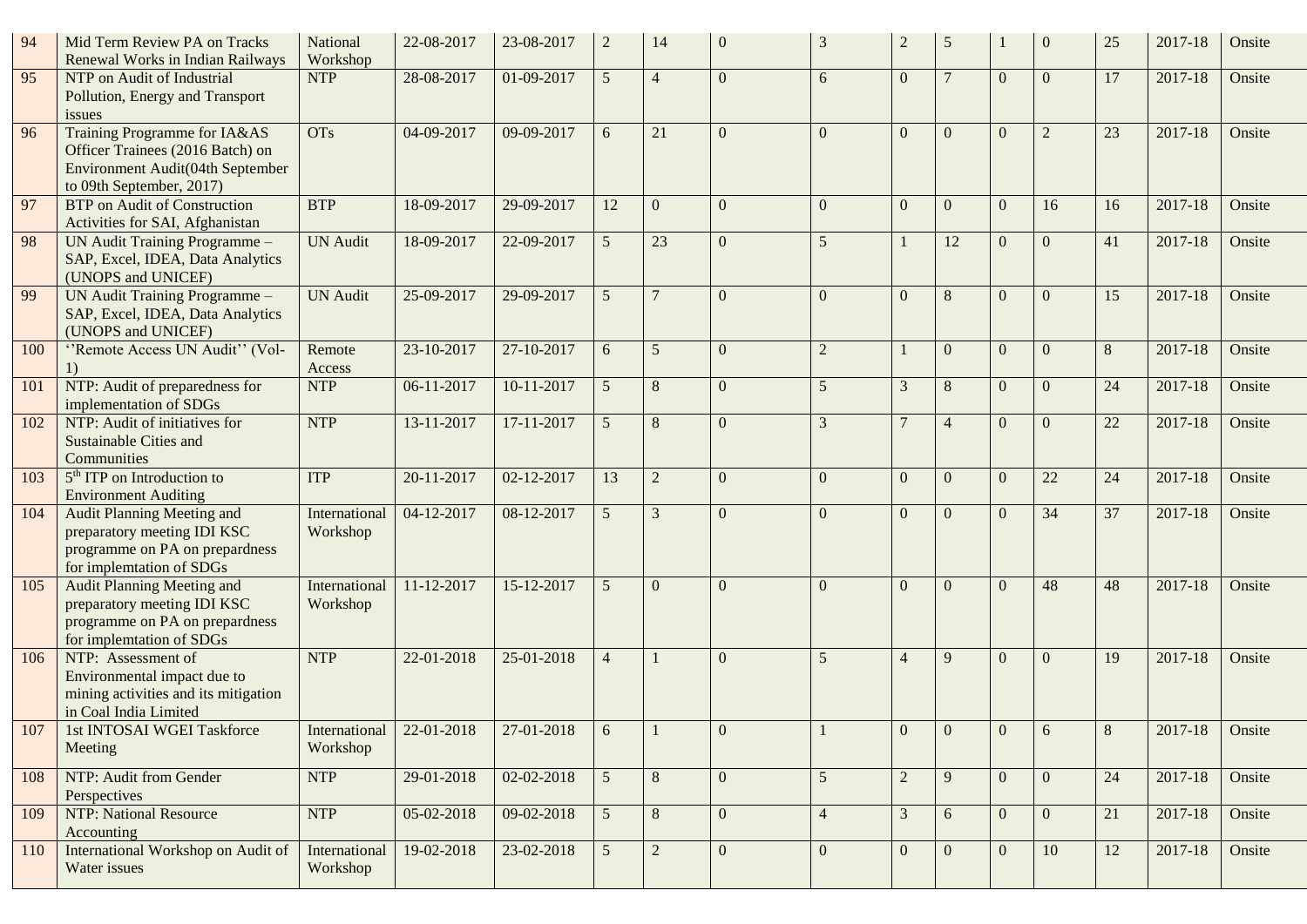| 111 | Workshop for the Performance<br>Audit of the Ground Water<br><b>Management and Regulation</b><br>Scheme | National<br>Workshop      | 26-02-2018       | 27-02-2018       | $\overline{2}$  | 28             | $\Omega$       | 21             | 8              | 11             |                | $\Omega$       | 68 | 2017-18 | Onsite |
|-----|---------------------------------------------------------------------------------------------------------|---------------------------|------------------|------------------|-----------------|----------------|----------------|----------------|----------------|----------------|----------------|----------------|----|---------|--------|
| 112 | NTP: Management of Rivers and<br><b>River Basins</b>                                                    | <b>NTP</b>                | 05-03-2018       | 09-03-2018       | 5               | $\overline{7}$ | $\Omega$       | 3              | 5              | $\,8\,$        | $\Omega$       | $\Omega$       | 23 | 2017-18 | Onsite |
| 113 | NTP: Audit of Groundwater<br>Management and Regulation                                                  | <b>NTP</b>                | 02-04-2018       | 06-04-2018       | 5               | $\overline{7}$ | $\Omega$       | 6              | $\overline{2}$ | 6              | $\Omega$       | $\Omega$       | 21 | 2018-19 | Onsite |
| 114 | NTP: Audit of Environmental<br>issues in Mining and Extractive<br>Industries                            | <b>NTP</b>                | 16-04-2018       | 20-04-2018       | 5               | $\overline{7}$ | $\Omega$       | $\overline{4}$ | $\overline{4}$ | $\overline{7}$ | $\Omega$       | $\Omega$       | 22 | 2018-19 | Onsite |
| 115 | Review Workshop on performance<br>audit of "Preparedness for<br>implementation of SDGs"                 | National<br>Workshop      | 19-04-2018       | 20-04-2018       | $\overline{2}$  | 18             | $\Omega$       | $\mathbf Q$    |                | $\overline{4}$ |                | $\Omega$       | 32 | 2018-19 | Onsite |
| 116 | NTP: Audit of Schemes of<br>Drinking Water                                                              | <b>NTP</b>                | 23-04-2018       | 27-04-2018       | 5 <sup>5</sup>  | $\overline{7}$ | $\Omega$       | $\overline{4}$ |                | 11             | $\Omega$       | $\Omega$       | 23 | 2018-19 | Onsite |
| 117 | NTP: Audit of Waste Management                                                                          | <b>NTP</b>                | 07-05-2018       | 11-05-2018       | 5               | $\overline{7}$ | $\mathbf{0}$   | 6              | $\mathbf{0}$   | 10             | $\Omega$       | $\overline{0}$ | 23 | 2018-19 | Onsite |
| 118 | NTP: Audit of Universalisation of<br>Education                                                          | <b>NTP</b>                | 14-05-2018       | 18-05-2018       | $5\overline{)}$ | 5              | $\Omega$       | 6              |                | 9              | $\Omega$       | $\Omega$       | 21 | 2018-19 | Onsite |
| 119 | NTP: Audit of Forests and Wildlife                                                                      | <b>NTP</b>                | $21 - 05 - 2018$ | 25-05-2018       | 5               | $\overline{4}$ | $\mathbf{0}$   | $\overline{2}$ |                | 11             | $\Omega$       | $\Omega$       | 18 | 2018-19 | Onsite |
| 120 | Foundation Day Workshop /<br>Seminar (1st June)-2018                                                    | National<br>Workshop      | 01-06-2018       |                  |                 | 12             | $\mathbf{0}$   |                |                |                |                | $\Omega$       | 12 | 2018-19 | Onsite |
| 121 | NTP: Introduction to Environment<br>Auditing for IA&AS (OTs) (16th<br>July to 22nd July, 2018)          | <b>OTs</b>                | 16-07-2018       | 22-07-2018       | 6               | 22             | $\mathbf{0}$   | $\Omega$       | $\mathbf{0}$   | $\mathbf{0}$   | $\Omega$       | $\overline{2}$ | 24 | 2018-19 | Onsite |
| 122 | NTP: Audit of efforts for<br>conservation of lakes and other<br>wetlands                                | <b>NTP</b>                | 30-07-2018       | 03-08-2018       | 5 <sup>5</sup>  | 8              | $\Omega$       | 3              |                | 12             | $\Omega$       | $\Omega$       | 24 | 2018-19 | Onsite |
| 123 | Mid-term Workshop on<br>Performance Audit on Ground<br>Water Management and Regulation                  | National<br>Workshop      | 06-08-2018       | 07-08-2018       | $\overline{2}$  | 12             | $\Omega$       |                | 5              | 6              |                | $\Omega$       | 30 | 2018-19 | Onsite |
| 124 | NTP: Audit of implementation of<br><b>Sustainable Development Goals</b>                                 | <b>NTP</b>                | 06-08-2018       | 10-08-2018       | 5 <sup>5</sup>  | $\overline{7}$ | $\Omega$       | $\overline{4}$ |                | 11             | $\Omega$       | $\Omega$       | 23 | 2018-19 | Onsite |
| 125 | <b>UN Audit Training Programme</b><br>(UNPKO)                                                           | <b>UN Audit</b>           | 13-08-2018       | 18-08-2018       | 6               | 21             | $\Omega$       | $\overline{5}$ | $\overline{5}$ | 8              | $\Omega$       | $\Omega$       | 39 | 2018-19 | Onsite |
| 126 | "UN Remote Access Audit<br>Training Programme"                                                          | Remote<br>Access          | 20-08-2018       | 24-08-2018       | 5 <sup>5</sup>  | 12             | $\Omega$       | $\overline{5}$ | $\overline{5}$ | 8              | $\Omega$       | $\theta$       | 30 | 2018-19 | Onsite |
| 127 | Greening Of Offices: Environment<br>Management In Government<br>Establishments                          | Other than<br><b>IAAD</b> | 27-08-2018       | $31 - 08 - 2018$ | 5               | $\mathbf{0}$   | 25             | $\overline{0}$ | $\mathbf{0}$   | $\overline{0}$ | $\theta$       | $\mathbf{0}$   | 25 | 2018-19 | Onsite |
| 128 | NTP: Audit of Implementation of<br>Air and Water Pollution<br>Regulations                               | <b>NTP</b>                | 17-09-2018       | 21-09-2018       | 5 <sup>5</sup>  | $\overline{7}$ | $\overline{0}$ | $\overline{7}$ |                | 5 <sup>5</sup> | $\theta$       | $\overline{0}$ | 20 | 2018-19 | Onsite |
| 129 | UN Audit IT Training programme<br>for UNOPS & UNICEF                                                    | <b>UN Audit</b>           | 17-09-2018       | 22-09-2018       | 6               | 19             | $\overline{0}$ | 15             | 3              | 9              | $\Omega$       | $\Omega$       | 46 | 2018-19 | Onsite |
| 130 | UN Audit Training programme                                                                             | <b>UN Audit</b>           | 04-10-2018       | 05-10-2018       | $\overline{2}$  | 11             | $\mathbf{0}$   | $\overline{2}$ | $\mathfrak{Z}$ | 6              | $\overline{0}$ | $\overline{0}$ | 22 | 2018-19 | Onsite |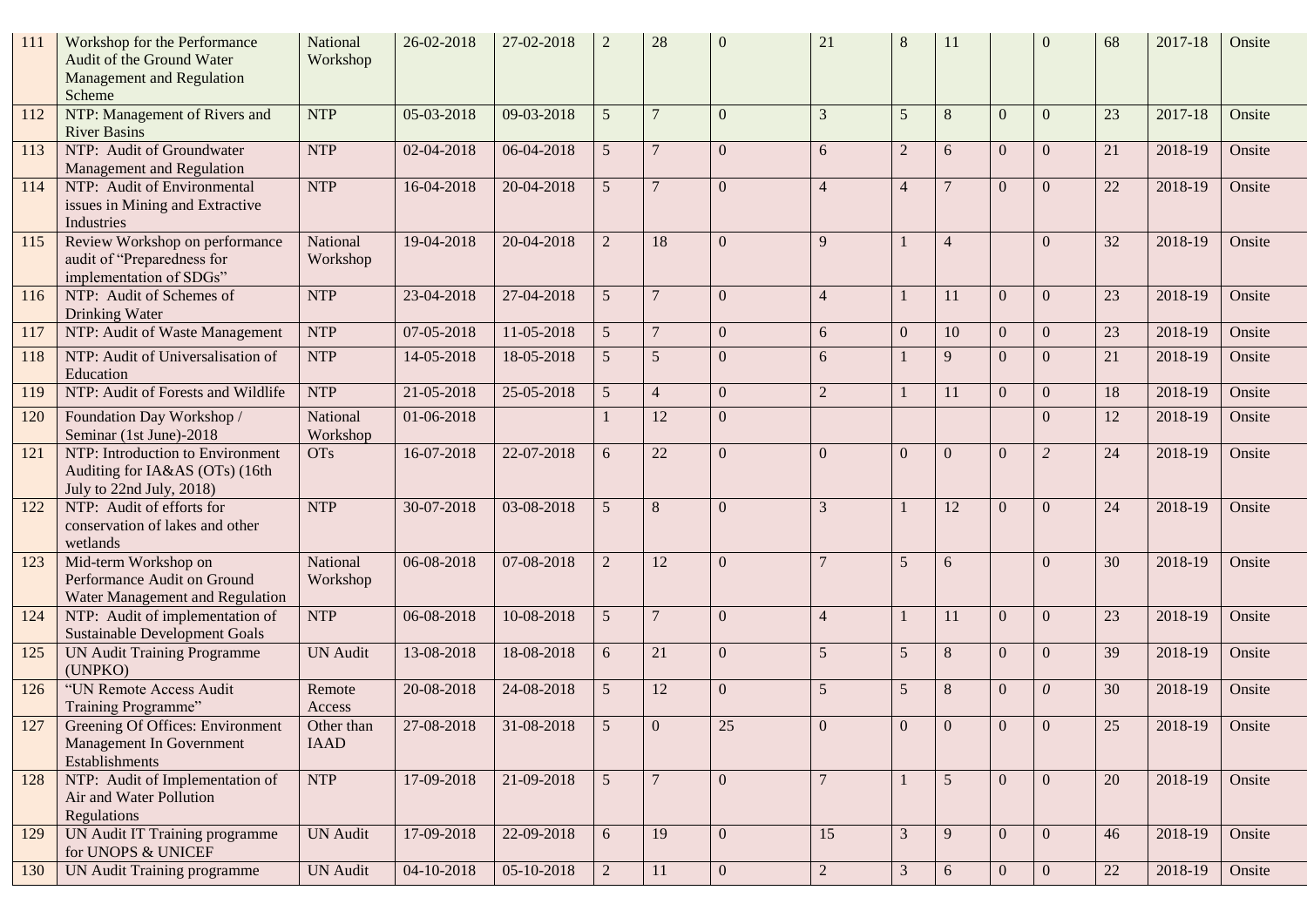| 131 | NTP: Audit of Initiatives for<br>Sustainable Cities and<br>Communities                                                            | <b>NTP</b>                | 29-10-2018 | 02-11-2018 | 5               | 8               | $\Omega$         | 3              | $\mathcal{R}$  | 10             |                | $\Omega$       | 24 | 2018-19 | Onsite |
|-----|-----------------------------------------------------------------------------------------------------------------------------------|---------------------------|------------|------------|-----------------|-----------------|------------------|----------------|----------------|----------------|----------------|----------------|----|---------|--------|
| 132 | NTP: Audit of schemes and<br>interventions towards Affordable<br>Energy                                                           | <b>NTP</b>                | 12-11-2018 | 16-11-2018 | 5               | $\overline{7}$  | $\mathbf{0}$     |                | $\overline{2}$ | 5              | $\theta$       | $\theta$       | 21 | 2018-19 | Onsite |
| 133 | Greening Of Offices: Environment<br>Management In Government<br>Establishments                                                    | Other than<br><b>IAAD</b> | 16-11-2018 | 17-11-2018 | $\overline{2}$  | $\Omega$        | 24               | $\Omega$       | $\mathbf{0}$   | $\theta$       | $\Omega$       | $\theta$       | 24 | 2018-19 | Onsite |
| 134 | "UN Remote Access Audit<br>Training Programme"                                                                                    | Remote<br>Access          | 19-11-2018 | 23-11-2018 | 5               | 5               | $\mathbf{0}$     |                | 1              | $\overline{4}$ | $\Omega$       | $\theta$       | 10 | 2018-19 | Onsite |
| 135 | $6th$ ITP on Introduction to<br><b>Environmental Auditing</b>                                                                     | <b>ITP</b>                | 26-11-2018 | 08-12-2018 | 13              | $\overline{2}$  | $\mathbf{0}$     | $\Omega$       | $\overline{0}$ | $\mathbf{0}$   | $\Omega$       | 17             | 19 | 2018-19 | Onsite |
| 136 | NTP: Environmental Management<br>in workshops and Manufacturing<br><b>Units of PSEs</b>                                           | <b>NTP</b>                | 07-01-2019 | 11-01-2019 | 5               | $\overline{7}$  | $\mathbf{0}$     | $\overline{4}$ | $\overline{2}$ | 8              | $\Omega$       | $\mathbf{0}$   | 21 | 2018-19 | Onsite |
| 137 | Natural Resource Accounting<br>workshop                                                                                           | National<br>Workshop      | 17-01-2019 | 18-01-2019 | $\overline{2}$  | 17              | $\mathbf{0}$     | $\overline{2}$ | $\mathbf{0}$   |                | $\Omega$       | $\mathbf{0}$   | 20 | 2018-19 | Onsite |
| 138 | NTP: Audit of conservation and<br>sustainable use of the oceans, seas<br>and marine resources                                     | <b>NTP</b>                | 28-01-2019 | 01-02-2019 | 5               | 6               | $\overline{0}$   |                | $\overline{4}$ | 8              | $\Omega$       | $\mathbf{0}$   | 19 | 2018-19 | Onsite |
| 139 | NTP: Environmental Impact<br>Assessments and Audit of<br><b>Infrastructure Projects</b>                                           | <b>NTP</b>                | 04-02-2019 | 08-02-2019 | 5               | 6               | $\overline{0}$   | $\overline{2}$ | 1              | 11             | $\Omega$       | $\overline{0}$ | 20 | 2018-19 | Onsite |
| 140 | 1st Indian Technical and Economic<br>Cooperation (ITEC) Training<br>Programme on "Environment<br>Audit"                           | <b>ITEC</b>               | 11-02-2019 | 08-03-2019 |                 | $\overline{2}$  | $\overline{0}$   | $\Omega$       | $\overline{0}$ | $\mathbf{0}$   | $\Omega$       | 34             | 36 | 2018-19 | Onsite |
| 141 | International Workshop: Audit of<br>Waste Management                                                                              | International<br>Workshop | 25-02-2019 | 01-03-2019 | 5               |                 | $\Omega$         | $\Omega$       | $\mathbf{0}$   | $\theta$       | $\Omega$       | 19             | 20 | 2018-19 | Onsite |
| 142 | NTP: Audit of Health Care<br>Delivery System in India with<br>special reference to SDGs                                           | <b>NTP</b>                | 29-04-2019 | 03-05-2019 | 5               | 6               | $\overline{0}$   | 6              | $\overline{2}$ | $8\phantom{.}$ | $\Omega$       | $\Omega$       | 22 | 2019-20 | Onsite |
| 143 | NTP: Audit of Higher Education<br>with special reference to SDGs                                                                  | <b>NTP</b>                | 20-05-2019 | 24-05-2019 | 5               | $5\overline{)}$ | $\overline{0}$   | 6              | 3              | 6              | $\theta$       | $\overline{0}$ | 20 | 2019-20 | Onsite |
| 144 | Foundation Day on 01-06-2019                                                                                                      | National<br>Workshop      | 01-06-2019 |            |                 | 8               | $\overline{0}$   | $\Omega$       | $\mathbf{0}$   | $\mathbf{0}$   | $\theta$       | $\theta$       | 8  | 2019-20 | Onsite |
| 145 | NTP: Audit of Sustainable<br>Agriculture and Surface Irrigation<br>Schemes                                                        | <b>NTP</b>                | 24-06-2019 | 28-06-2019 | $\mathfrak{S}$  | 6               | $\boldsymbol{0}$ | 6              | 3              | 8              | $\overline{0}$ | $\mathbf{0}$   | 23 | 2019-20 | Onsite |
| 146 | National Training Programme on<br>"Environment Audit" for IA&AS<br>Officer Trainees (2018 Batch)(08th<br>July to 13th July, 2019) | <b>OTs</b>                | 08-07-2019 | 13-07-2019 | 5 <sup>5</sup>  | 23              | $\overline{0}$   | $\theta$       | $\mathbf{0}$   | $\mathbf{0}$   | $\Omega$       | 2              | 25 | 2019-20 | Onsite |
| 147 | NTP: Audit of Forestry and<br>biodiversity issues                                                                                 | <b>NTP</b>                | 22-07-2019 | 26-07-2019 | $5\overline{)}$ | 7               | $\overline{0}$   | $\overline{2}$ | $\sqrt{2}$     | 11             | $\overline{0}$ | $\overline{0}$ | 22 | 2019-20 | Onsite |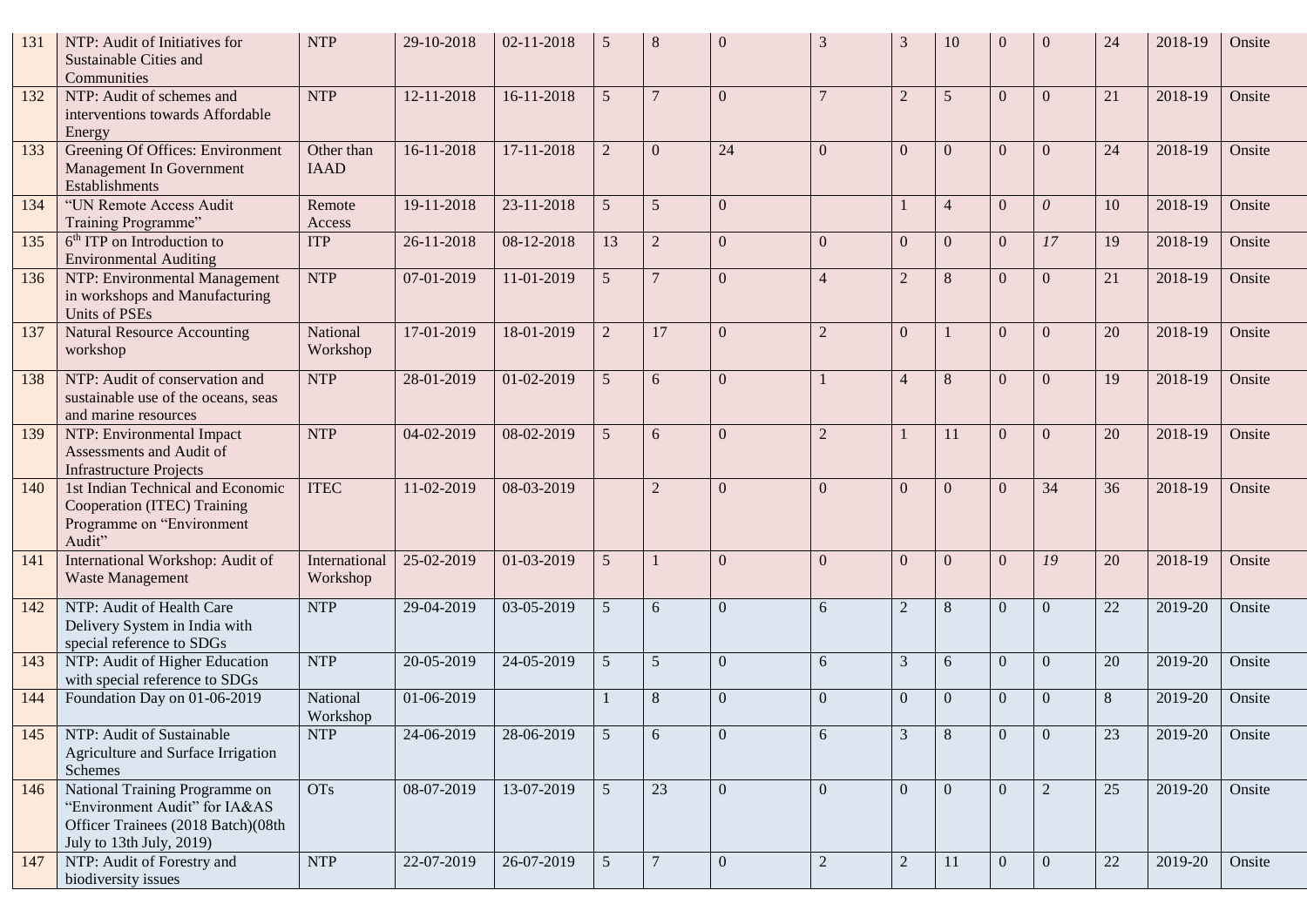| 148 | NTP: Audit of Air Pollution and<br>Environmental issues associated<br>with Transport and Energy sectors                                    | <b>NTP</b>                | 05-08-2019       | 09-08-2019 | 5              | 6              | $\Omega$       | 8              |                  | 6               | $\Omega$       | $\Omega$       | 22 | 2019-20     | Onsite |
|-----|--------------------------------------------------------------------------------------------------------------------------------------------|---------------------------|------------------|------------|----------------|----------------|----------------|----------------|------------------|-----------------|----------------|----------------|----|-------------|--------|
| 149 | UN Audit Training Programme<br>(UNPKO)                                                                                                     | <b>UN</b> Audit           | 12-08-2019       | 16-08-2019 | 5 <sup>5</sup> | 23             | $\mathbf{0}$   | 8              | 3                | $\overline{7}$  | $\Omega$       | $\Omega$       | 41 | 2019-20     | Onsite |
| 150 | NTP: Audit of Waste Management                                                                                                             | <b>NTP</b>                | 19-08-2019       | 23-08-2019 | 5 <sup>5</sup> | $8\phantom{1}$ | $\overline{0}$ | 3              | 3                | 10              | $\overline{0}$ | $\overline{0}$ | 24 | 2019-20     | Onsite |
| 151 | Remote access audit for UNPKO<br>audit teams                                                                                               | Remote<br>Access          | 19-08-2019       | 23-08-2019 | 5 <sup>5</sup> | 11             | $\mathbf{0}$   | 8              | 3                | $\overline{7}$  | $\Omega$       | $\Omega$       | 29 | 2019-20     | Onsite |
| 152 | NTP: Audit of Water Pollution and<br>Conservation of Lakes, Rivers and<br>Other Wetlands                                                   | <b>NTP</b>                | $26 - 08 - 2019$ | 30-08-2019 | 5              | 6              | $\Omega$       | $\overline{2}$ |                  | 9               | $\Omega$       | $\Omega$       | 18 | 2019-20     | Onsite |
| 153 | NTP: Audit of Mining and Other<br><b>Extractive Industries</b>                                                                             | <b>NTP</b>                | 16-09-2019       | 20-09-2019 | 5              | 6              | $\mathbf{0}$   | $\overline{2}$ | $\overline{2}$   | $\overline{7}$  | $\Omega$       | $\theta$       | 17 | 2019-20     | Onsite |
| 154 | <b>UN Audit Training Programme</b><br>(UNICEF & UNOPS)                                                                                     | <b>UN Audit</b>           | 23-09-2019       | 27-09-2019 | $\mathfrak{H}$ | 24             | $\overline{0}$ | 8              | 3                | 14              | $\Omega$       | $\Omega$       | 49 | 2019-20     | Onsite |
| 155 | 'Training Programme for Officers<br>dealing with legal and RTI cases'                                                                      | National<br>Workshop      | 03-10-2019       | 05-10-2019 | 3              | 15             | $\overline{0}$ | 8              | $\overline{4}$   | 9               |                | $\overline{0}$ | 36 | 2019-20     | Onsite |
| 156 | NTP: Audit of Sustainable Cities<br>and Communities                                                                                        | <b>NTP</b>                | 14-10-2019       | 18-10-2019 | 5 <sup>5</sup> | 6              | $\mathbf{0}$   |                | 3                | 10              | $\Omega$       | $\Omega$       | 20 | 2019-20     | Onsite |
| 157 | NTP: Audit of Environment<br>Management in Government<br>Establishments and IA&AD                                                          | <b>NTP</b>                | 04-11-2019       | 08-11-2019 | 5 <sup>5</sup> | 5              | $\Omega$       | 3              | $\overline{4}$   | $7\phantom{.0}$ | $\Omega$       | $\Omega$       | 19 | 2019-20     | Onsite |
| 158 | National Workshop on<br>'Conservation and Sustainable use<br>of the Oceans, Seas and Marine<br>Resources' (13th to 15th<br>November, 2019) | National<br>Workshop      | 13-11-2019       | 15-11-2019 | $\overline{3}$ | 17             | $\Omega$       | 10             | $\mathbf{Q}$     |                 |                | $\Omega$       | 37 | 2019-20     | Onsite |
| 159 | 7th ITP on "Introduction to<br>Environmental Auditing"                                                                                     | <b>ITP</b>                | 25-11-2019       | 07-12-2019 | 13             |                | $\Omega$       | $\Omega$       | $\Omega$         | $\Omega$        | $\Omega$       | 24             | 25 | 2019-20     | Onsite |
| 160 | Environmental Management,<br>Energy Efficiency and Green<br>Practices in Office and Homes                                                  | Other than<br><b>IAAD</b> | 06-12-2019       |            |                | $\mathbf{0}$   | 41             | $\Omega$       | $\mathbf{0}$     | $\overline{0}$  | $\Omega$       | $\Omega$       | 41 | 2019-20     | Onsite |
| 161 | <b>UN Audit Training Programme</b>                                                                                                         | <b>UN</b> Audit           | 09-12-2019       | 13-09-2019 | 5 <sup>5</sup> | 18             | $\mathbf{0}$   | 5 <sup>5</sup> | 3                | 6               | $\Omega$       | $\overline{0}$ | 32 | 2019-20     | Onsite |
| 162 | NTP on "Tools and Techniques on<br>use of Environmental Data in<br>Audit"                                                                  | <b>NTP</b>                | 16-12-2019       | 20-12-2019 | 5              | 6              | $\Omega$       | 8              | $\Omega$         | $\,8\,$         | $\Omega$       | $\Omega$       | 22 | 2019-20     | Onsite |
| 163 | <b>Management Development</b><br>Programme for officers from<br>Supreme Court of India"                                                    | Other than<br><b>IAAD</b> | 19-12-2019       | 22-12-2019 | 5 <sup>5</sup> | $\overline{0}$ | 21             | $\Omega$       | $\boldsymbol{0}$ | $\overline{0}$  | $\Omega$       | $\theta$       | 21 | 2019-20     | Onsite |
| 164 | NTP on "Environment<br>Management in Indian Railways<br>and Public Sector<br>Enterprises(PSEs)"                                            | <b>NTP</b>                | 06-01-2020       | 10-01-2020 | 5 <sup>5</sup> | 8              | $\overline{0}$ | 8              | $\Omega$         | 8               | $\Omega$       | $\theta$       | 24 | 2019-20     | Onsite |
| 165 | National Workshop on NRA                                                                                                                   | National<br>Workshop      | 17-01-2020       |            |                | 9              | $\overline{0}$ | 1              | $\mathbf{0}$     | $\mathbf{0}$    | $\Omega$       | $\overline{0}$ | 10 | $2019 - 20$ | Onsite |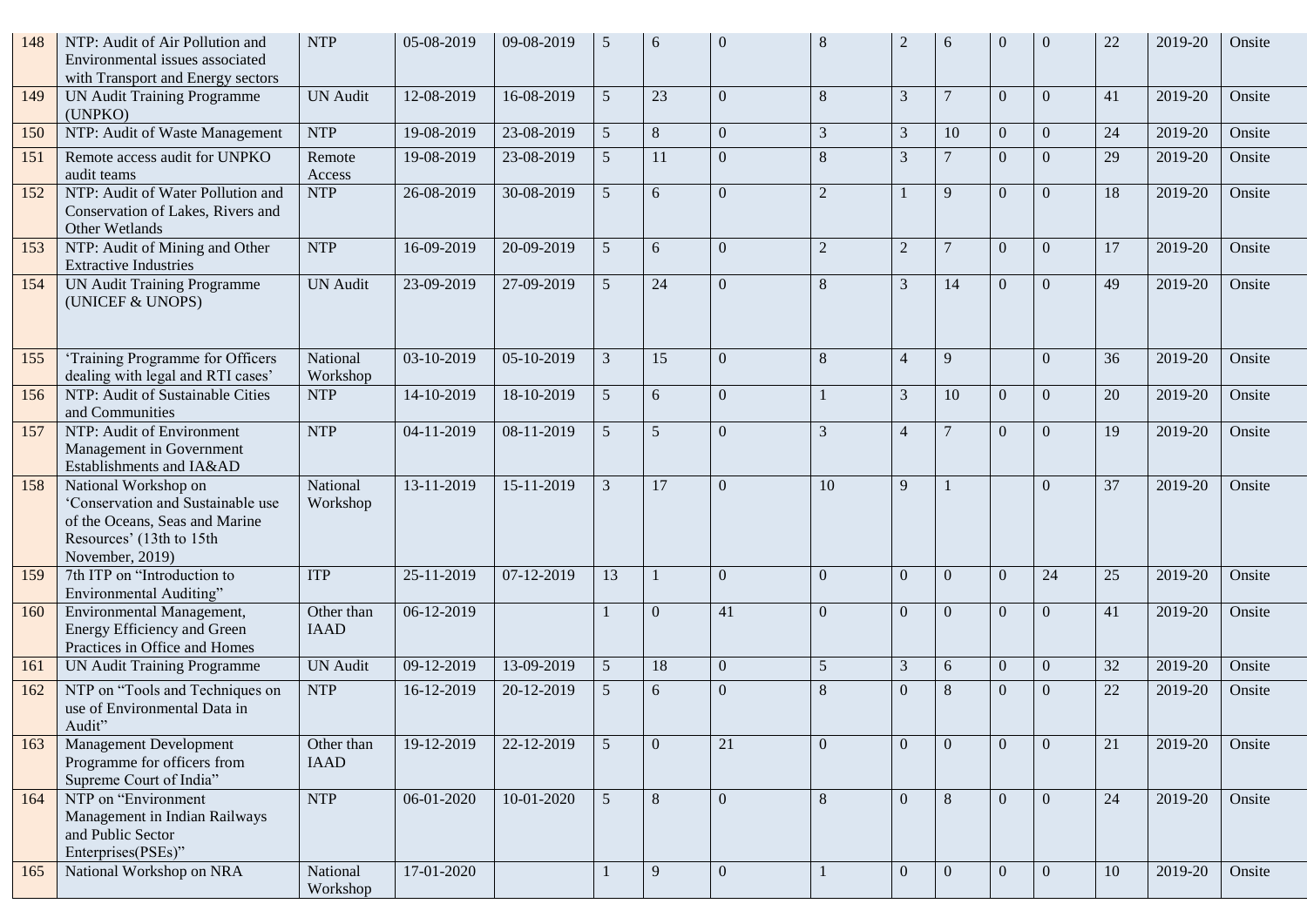| 166 | 2nd Indian Technical & Economic<br>Cooperation (ITEC) Programme on<br>"Environment Audit"                                                      | <b>ITEC</b>               | 10-02-2020       | 06-03-2020 |                 |                | $\Omega$       | $\Omega$ | $\Omega$       | $\overline{0}$  | $\Omega$       | 34             | 35           | 2019-20 | Onsite |
|-----|------------------------------------------------------------------------------------------------------------------------------------------------|---------------------------|------------------|------------|-----------------|----------------|----------------|----------|----------------|-----------------|----------------|----------------|--------------|---------|--------|
| 167 | International Workshop on<br>"Sustainable Development: The<br>Concept and Audit"                                                               | International<br>Workshop | 24-02-2020       | 28-02-2020 | 5               |                | $\Omega$       | $\Omega$ | $\overline{0}$ | $\theta$        | $\Omega$       | 12             | 13           | 2019-20 | Onsite |
| 168 | National Workshop on 'Plastic<br>Waste Management'                                                                                             | National<br>Workshop      | 02-03-2020       |            |                 | 13             | $\Omega$       | 6        |                | $\overline{2}$  |                | $\theta$       | 21           | 2019-20 | Onsite |
| 169 | NTP on "Audit of Health Sector<br>with reference to SDGs"                                                                                      | <b>NTP</b>                | 11-05-2020       | 15-05-2020 | 5               | 6              | $\mathbf{0}$   | 8        | $\overline{0}$ | 8               | $\theta$       | $\theta$       | 22           | 2020-21 | Online |
| 170 | Foundation Day Workshop/<br>Seminar 1st June 2020 (online)                                                                                     | National<br>Workshop      | 01-06-2020       |            |                 |                | $\mathbf{0}$   | $\Omega$ | $\mathbf{0}$   | $\mathbf{0}$    | $\theta$       | $\Omega$       | $\mathbf{0}$ | 2020-21 | Online |
| 171 | NTP on "Environment<br>Management in PSEs (Steel and<br>Power Plants)"                                                                         | <b>NTP</b>                | 22-06-2020       | 26-06-2020 | 5               | 8              | $\mathbf{0}$   | 6        | $\overline{0}$ | $7\phantom{.0}$ | $\Omega$       | $\Omega$       | 21           | 2020-21 | Online |
| 172 | NTP on "Audit of Environment<br>Management in Indian Railways<br>and other Government<br>Establishment " $(20th$ July to $24th$<br>July, 2020) | <b>NTP</b>                | 20-07-2020       | 24-07-2020 | 5               | 8              | $\mathbf{0}$   |          | $\mathbf{0}$   | 8               | $\Omega$       | $\theta$       | 23           | 2020-21 | Online |
| 173 | NTP on "Audit of Climate Change<br>and Disaster Management"                                                                                    | <b>NTP</b>                | 03-08-2020       | 07-08-2020 | $5\overline{)}$ | $\overline{7}$ | $\overline{0}$ | 11       | $\mathbf{0}$   | 5               | $\overline{0}$ | $\overline{0}$ | 23           | 2020-21 | Online |
| 174 | National Webinar on "Sustainable<br>Development Goals (SDGs)"                                                                                  | National<br>Workshop      | 11-08-2020       |            |                 | 20             | $\overline{0}$ | $\Omega$ | $\theta$       | $\mathbf{0}$    | $\theta$       | $\theta$       | 20           | 2020-21 | Online |
| 175 | NTP on "Audit of Forestry and<br><b>Biodiversity Issues</b> "                                                                                  | <b>NTP</b>                | 17-08-2020       | 21-08-2020 | 5               | $\overline{7}$ | $\overline{0}$ | 9        | $\overline{0}$ | $\overline{7}$  | $\theta$       | $\Omega$       | 23           | 2020-21 | Online |
| 176 | NTP on "Audit of Waste<br>Management"                                                                                                          | <b>NTP</b>                | 24-08-2020       | 28-08-2020 | 5               | 11             | $\overline{0}$ | 13       | $\overline{0}$ | 9               | $\theta$       | $\Omega$       | 33           | 2020-21 | Online |
| 177 | NTP on Audit of Air Pollution and<br>Environmental Issues associated<br>with Transport Sector"                                                 | <b>NTP</b>                | 14-09-2020       | 18-09-2020 | 5               | 9              | $\Omega$       | 11       | $\overline{0}$ | $\overline{7}$  | $\theta$       | $\theta$       | 27           | 2020-21 | Online |
| 178 | International Webinar on Climate<br>Change and its implications for<br><b>Sustainable Development</b>                                          | International<br>Workshop | 23-09-2020       | 24-09-2020 | $\overline{2}$  | $\overline{2}$ | $\overline{0}$ | $\Omega$ | $\theta$       | $\overline{0}$  | $\Omega$       | 81             | 83           | 2020-21 | Online |
| 179 | NTP on "Audit of Mining and other<br><b>Extractive Industries"</b>                                                                             | <b>NTP</b>                | 12-10-2020       | 16-10-2020 | 5               | 8              | $\overline{0}$ | 8        | $\mathbf{0}$   | 8               | $\overline{0}$ | $\mathbf{0}$   | 24           | 2020-21 | Online |
| 180 | NTP on "Audit of Sustainable"<br>Cities and Communities                                                                                        | <b>NTP</b>                | $02 - 11 - 2020$ | 06-11-2020 | $\mathfrak{S}$  | $\overline{7}$ | $\overline{0}$ |          | $\mathbf{0}$   | $\overline{4}$  | $\overline{0}$ | $\mathbf{0}$   | 18           | 2020-21 | Online |
| 181 | National Webinar on "Biodiversity<br>Conservation and India's<br>commitment to CBD and Aichi<br><b>Biodiversity Goals"</b>                     | National<br>Workshop      | 19-11-2020       |            |                 | 20             | $\overline{0}$ | $\Omega$ | $\Omega$       | $\overline{0}$  | $\Omega$       | $\theta$       | 20           | 2020-21 | Online |
| 182 | 8th ITP on "Introduction to<br>Environmental Auditing" (23-11-<br>2020 to 27-11-2020 & 07-12-2020<br>to $11 - 12 - 2020$                       | <b>ITP</b>                | 23-11-2020       | 27-11-2020 | 10              | 2              | $\overline{0}$ | $\Omega$ | $\theta$       | $\overline{0}$  | $\Omega$       | 61             | 63           | 2020-21 | Online |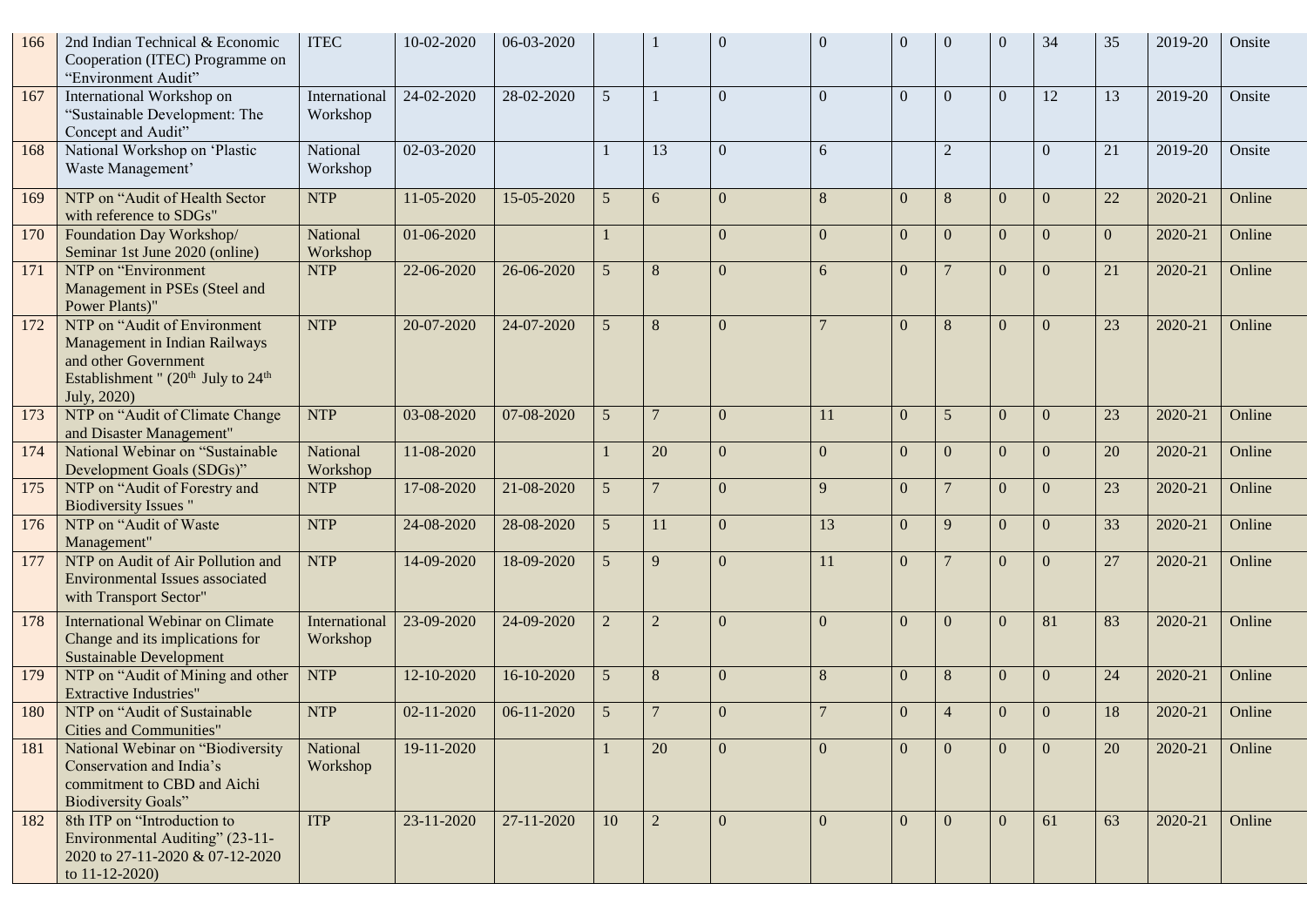| 183 | NTP on "Audit of Water Pollution<br>and Marine                                                                                                              | <b>NTP</b>                | 14-12-2020       | 18-12-2020 | 5               | 8               | $\overline{0}$ |                | $\theta$       | $\,8\,$         | $\Omega$       | $\Omega$       | 23             | 2020-21 | Online |
|-----|-------------------------------------------------------------------------------------------------------------------------------------------------------------|---------------------------|------------------|------------|-----------------|-----------------|----------------|----------------|----------------|-----------------|----------------|----------------|----------------|---------|--------|
| 184 | NTP on "Tools and Techniques on<br>use of Environmental Data in Audit                                                                                       | <b>NTP</b>                | 04-01-2021       | 08-01-2021 | $\mathfrak{S}$  | $8\phantom{.}$  | $\overline{0}$ | 5 <sup>5</sup> | $\overline{0}$ | 10              | $\Omega$       | $\Omega$       | 23             | 2020-21 | Online |
| 185 | National Workshop/ Seminar<br>"Water Resources Conservation and<br>Management in India"                                                                     | National<br>Workshop      | 12-01-2021       |            |                 | 13              | $\overline{0}$ | 10             | $\overline{0}$ | 6               | $\Omega$       | $\theta$       | 29             | 2020-21 | Online |
| 186 | NTP on "Audit of SDGs with<br>reference to Environmental issues "                                                                                           | <b>NTP</b>                | 18-01-2021       | 22-01-2021 | $5\overline{)}$ | $\overline{7}$  | $\Omega$       | $\overline{5}$ | $\overline{0}$ | $7\phantom{.0}$ | $\Omega$       | $\Omega$       | 19             | 2020-21 | Online |
| 187 | Training Program for IA&AS<br>Officers Trainees (2019 batch) on "<br>Introduction to Environment Audit"<br>22,25,27 January 2021                            | <b>OTs</b>                | 22-01-2021       | 27-01-2021 | $\overline{3}$  | 15              | $\Omega$       | $\Omega$       | $\mathbf{0}$   | $\overline{0}$  | $\Omega$       | $\Omega$       | 15             | 2020-21 | Online |
| 188 | International Workshop on<br>Biodiversity (22-02-2021 to 24-02-<br>2021 & 01-03-2021 to 03-03-2021)                                                         | International<br>Workshop | 22-02-2021       | 24-02-2021 | 6               | $\overline{2}$  | $\Omega$       | $\Omega$       | $\mathbf{0}$   | $\overline{0}$  | $\Omega$       | 51             | 53             | 2020-21 | Online |
| 189 | <b>International Training Prograame</b><br>on Audit of Extractive Industries-<br><b>WGEI</b>                                                                | <b>ITP</b>                | $15 - 03 - 2021$ | 19-03-2021 | $5\overline{)}$ | $\overline{2}$  | $\overline{0}$ | $\Omega$       | $\mathbf{0}$   | $\overline{0}$  | $\Omega$       | 85             | 87             | 2020-21 | Online |
| 190 | NTP on "Audit of Health Sector<br>with Special reference to SDGs"                                                                                           | <b>NTP</b>                | 12-04-2021       | 16-04-2021 | $5\phantom{.0}$ | $7\phantom{.0}$ | $\overline{0}$ | 9              | $\overline{0}$ | $5\phantom{.0}$ | $\overline{0}$ | $\theta$       | 21             | 2021-22 | Online |
| 191 | Foundation Day Workshop/<br>Seminar 1st June 2021 (online)                                                                                                  | National<br>Workshop      | 01-06-2021       |            |                 |                 | $\overline{0}$ |                | $\overline{0}$ |                 | $\Omega$       | $\theta$       | $\overline{0}$ | 2021-22 | Online |
| 192 | National Workshop on "Natural<br>Resource Accounting"                                                                                                       | National<br>Workshop      | 05-07-2021       |            |                 | 28              | $\mathbf{0}$   | 30             | $\overline{0}$ | 25              | $\overline{0}$ | $\Omega$       | 83             | 2021-22 | Online |
| 193 | NTP on "Environment Audit"                                                                                                                                  | <b>NTP</b>                | 12-07-2021       | 16-07-2021 | $\mathfrak{S}$  | 13              | $\overline{0}$ | $\overline{0}$ | $\overline{0}$ | $\overline{0}$  | $\overline{0}$ | $\overline{0}$ | 13             | 2021-22 | Online |
| 194 | NTP on "Environmental Issues in<br><b>Sustainable Cities, Govt-</b><br><b>Establishment and PSEs including</b><br>Indian Railways with focus on<br>$SDGs$ " | <b>NTP</b>                | 26-07-2021       | 30-07-2021 | 5 <sup>5</sup>  | 8               | $\Omega$       |                | $\Omega$       | 6               | $\Omega$       | $\Omega$       | 21             | 2021-22 | Online |
| 195 | <b>Training Programme on</b><br>"Environment Audit" for Officer<br>Trainees (Batch 2020)                                                                    | <b>OTs</b>                | 26-07-2021       | 30-07-2021 | 5               | 25              | $\Omega$       | $\Omega$       | $\overline{0}$ | $\mathbf{0}$    | $\overline{0}$ | $\overline{2}$ | 27             | 2021-22 | Onsite |
| 196 | Workshop on "Land Management<br>with reference to Environmental<br>Perspective"                                                                             | National<br>Workshop      | 09-08-2021       |            |                 | 20              | $\Omega$       | 13             | $\overline{0}$ | 6               | $\Omega$       | $\Omega$       | 39             | 2021-22 | Online |
| 197 | NTP on "Audit of Environmental<br>Pollution (Air, Water and Land)"                                                                                          | <b>NTP</b>                | 23-08-2021       | 27-08-2021 | 5               | 5               | $\Omega$       | 6              | $\overline{0}$ | 10              | $\mathbf{0}$   | $\theta$       | 21             | 2021-22 | Online |
| 198 | <b>International Webinar on</b><br>"Renewable Energy and its Audit"                                                                                         | International<br>Workshop | 06-09-2021       | 07-09-2021 | $\overline{2}$  | $\overline{2}$  | $\overline{0}$ | $\overline{0}$ | $\mathbf{0}$   | $\overline{0}$  | $\Omega$       | 171            | 173            | 2021-22 | Online |
| 199 | NTP on Mining and other<br><b>Extractive Industries</b>                                                                                                     | <b>NTP</b>                | 20-09-2021       | 24-09-2021 | $5\overline{)}$ | $7\phantom{.0}$ | $\overline{0}$ | $\overline{4}$ | $\overline{0}$ | 12              | $\Omega$       | $\overline{0}$ | 23             | 2021-22 | Online |
| 200 | NTP on "Environment Audit"                                                                                                                                  | <b>NTP</b>                | 04-10-2021       | 08-10-2021 | 5 <sup>5</sup>  | 6               | $\overline{0}$ | 13             | $\mathbf{0}$   | $\mathbf{1}$    | $\Omega$       | $\overline{0}$ | 20             | 2021-22 | Online |
| 201 | NTP on "Audit of Climate Change<br>and Sustainable Agriculture"                                                                                             | <b>NTP</b>                | 04-10-2021       | 08-10-2021 | 5 <sup>5</sup>  | $\overline{4}$  | $\overline{0}$ | $\overline{4}$ | $\mathbf{0}$   | 10              | $\overline{0}$ | $\mathbf{0}$   | 18             | 2021-22 | Onsite |